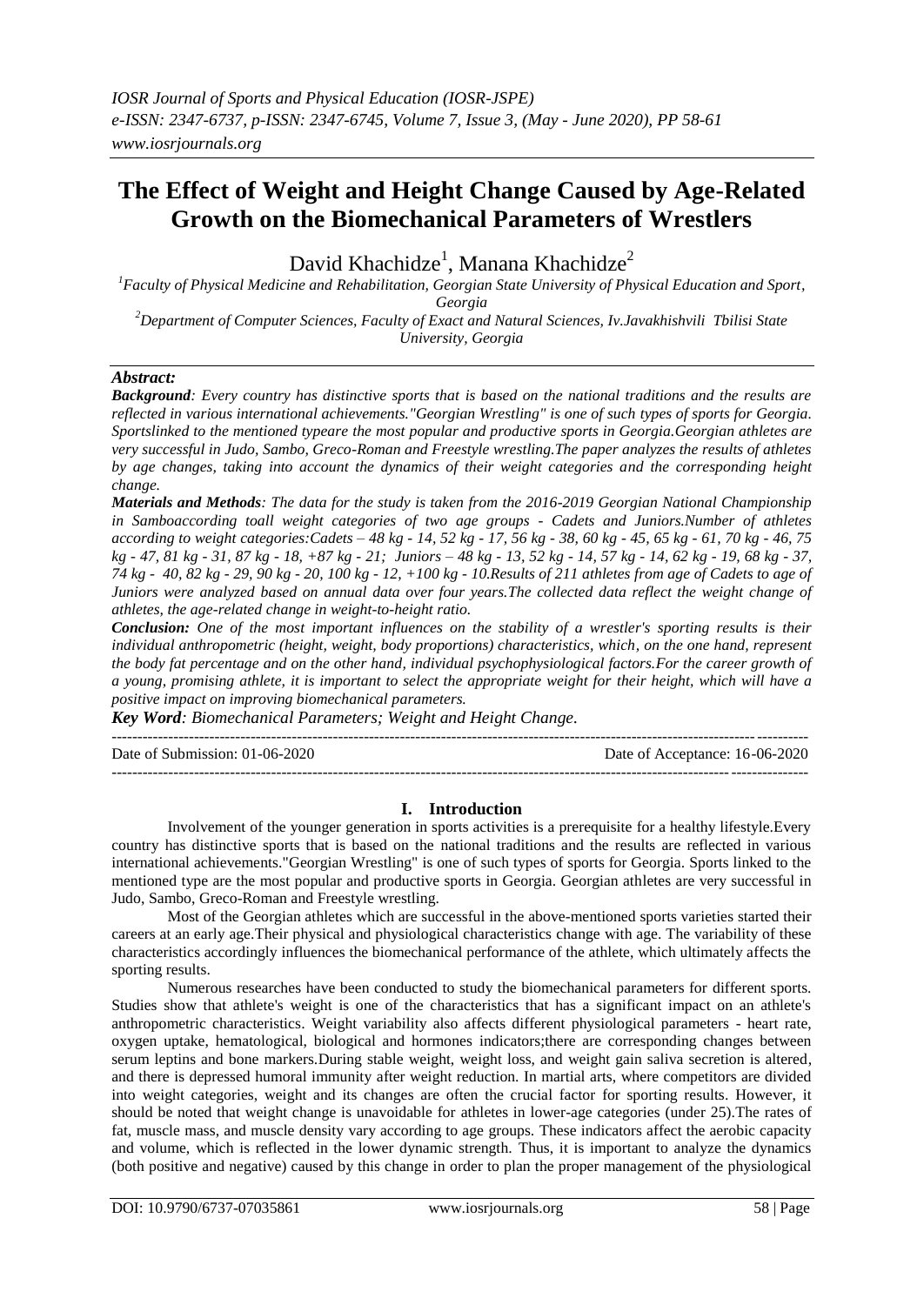development of the young athlete, the later resulting in maximum growth of lean tissue, reduction of fat in the body and selection of the optimal weight category to achieve a stable result.

### **Objectives of the study**

The aim of the study is to analyze the results of athletes according to age changes, taking into account the dynamics of their weight categories and the corresponding height change.

# **Significance of the Study**

The results of the presented research can be used to improve sports achievements, to plan the right physical development for a young (adolescent) wrestler, by selecting the optimal weight category, taking into account the height.

## **II. Material And Methods**

The data for the study is taken from the 2016-2019 Georgian National Championship in Sambo according to all weight categories of two age groups - Cadets and Juniors. Number of athletes according to weight categories:Cadets – 48 kg - 14, 52 kg - 17, 56 kg - 38, 60 kg - 45, 65 kg - 61, 70 kg - 46, 75 kg - 47, 81 kg - 31, 87 kg - 18, +87 kg - 21; Juniors – 48 kg - 13, 52 kg - 14, 57 kg - 14, 62 kg - 19, 68 kg - 37, 74 kg - 40, 82 kg  $-$  29, 90 kg  $-$  20, 100 kg  $-$  12,  $+100$  kg  $-$  10. Results of 211 athletes from age of Cadets to age of Juniors were analyzed based on annual data over four years. The collected data reflect the weight change of athletes, the age-related change in weight-to-height ratio.

Data processing based on conventional statistical analysis in some cases results in a loss of information, so they were pre-processed through normalization.For each weight category of the Cadets agegroup the average weight and average height of the 4 most successful athletes were selected.The number obtained was deemed as an unit for each weight category. As a result, we received normalized data (Table 1).

| <b>Table 1.</b> Value and seattering of averages obtained as units of weight and height. |                  |                          |                             |                     |  |  |  |  |  |
|------------------------------------------------------------------------------------------|------------------|--------------------------|-----------------------------|---------------------|--|--|--|--|--|
| Weight                                                                                   | Average weight   | Weight Std div ± Average |                             | HeightStd div $\pm$ |  |  |  |  |  |
| category                                                                                 | obtained as unit | (kg)                     | heightobtained as           | $(sm)$              |  |  |  |  |  |
|                                                                                          | weight $(kg)$    |                          | unit height $(\mathbf{sm})$ |                     |  |  |  |  |  |
| 48 kg                                                                                    | 46               | ± 1.9                    | 151                         | ± 3.0               |  |  |  |  |  |
| 52 kg                                                                                    | 50               | ± 1.7                    | 152                         | ± 1.6               |  |  |  |  |  |
| 56 kg                                                                                    | 54               | ± 1.7                    | 152                         | ± 1.7               |  |  |  |  |  |
| $60 \text{ kg}$                                                                          | 57               | ± 2.1                    | 154                         | ± 2.9               |  |  |  |  |  |
| $65$ kg                                                                                  | 63               | $\pm 2$                  | 155                         | ± 2.4               |  |  |  |  |  |
| 70 kg                                                                                    | 67               | ± 3.2                    | 155                         | ± 3.0               |  |  |  |  |  |
| 75 kg                                                                                    | 72               | ± 2.9                    | 157                         | ± 2.9               |  |  |  |  |  |
| 81 kg                                                                                    | 79               | $\pm$ 3                  | 160                         | ± 2.5               |  |  |  |  |  |
| 87 kg                                                                                    | 84               | ± 3.2                    | 164                         | ± 3.3               |  |  |  |  |  |
| $+87$ kg                                                                                 | 91               | ± 3.7                    | 168                         | ± 4.0               |  |  |  |  |  |

**Table 1.** Value and scattering of averages obtained as units of weight and height.

After the transition from the Cadets group to the Juniors level, a certain regularity was observed based on the analysis of their results.We divided the weight categories into three groups:Light weight (48 kg, 52 kg, 56 kg), middle weight (60 kg, 65 kg, 70 kg, 75 kg) and heavy weight (81 kg, 87 kg, +87 kg).Although Juniors' weight categories are different, we have divided them accordingly to Cadets' weights –Lightweight (48 kg, 52 kg, 57 kg), middle weight  $(62 \text{ kg}, 68 \text{ kg}, 74 \text{ kg}, 82 \text{ kg})$  and heavy weight  $(90 \text{ kg}, 100 \text{ kg}, +100 \text{ kg})$ . These changes, at first glance, are mostly related to the change in the weight category, but it is not yet possible to draw a final exact conclusion due to the small amount of data (Table 2).Athletes who maintain the appropriate groups of weight categories maintain stability in the results as well.

| Table 2. Athlete's results after change the age group |  |  |  |  |  |
|-------------------------------------------------------|--|--|--|--|--|
|-------------------------------------------------------|--|--|--|--|--|

|                                 | E                             |                    |             | $\circ$<br>Results |               |                                               |                                         |                                       |
|---------------------------------|-------------------------------|--------------------|-------------|--------------------|---------------|-----------------------------------------------|-----------------------------------------|---------------------------------------|
| Weight categorical in<br>Cadets | Weight categorical<br>Juniors | Number of athletes | Same        | Improvement        | Deterioration | Remained in the<br>weight<br>category<br>same | lighterweight<br>Moved to a<br>category | Moved to a heavier<br>weight category |
| Light                           |                               |                    |             |                    |               |                                               |                                         |                                       |
| 48 kg                           | 48 kg                         | 12                 |             | 3                  | ◠             | 12                                            | $\overline{\phantom{a}}$                |                                       |
| 52 kg                           | 52 kg                         | 14                 | $\mathbf Q$ | ◠                  | 3             | 11                                            |                                         |                                       |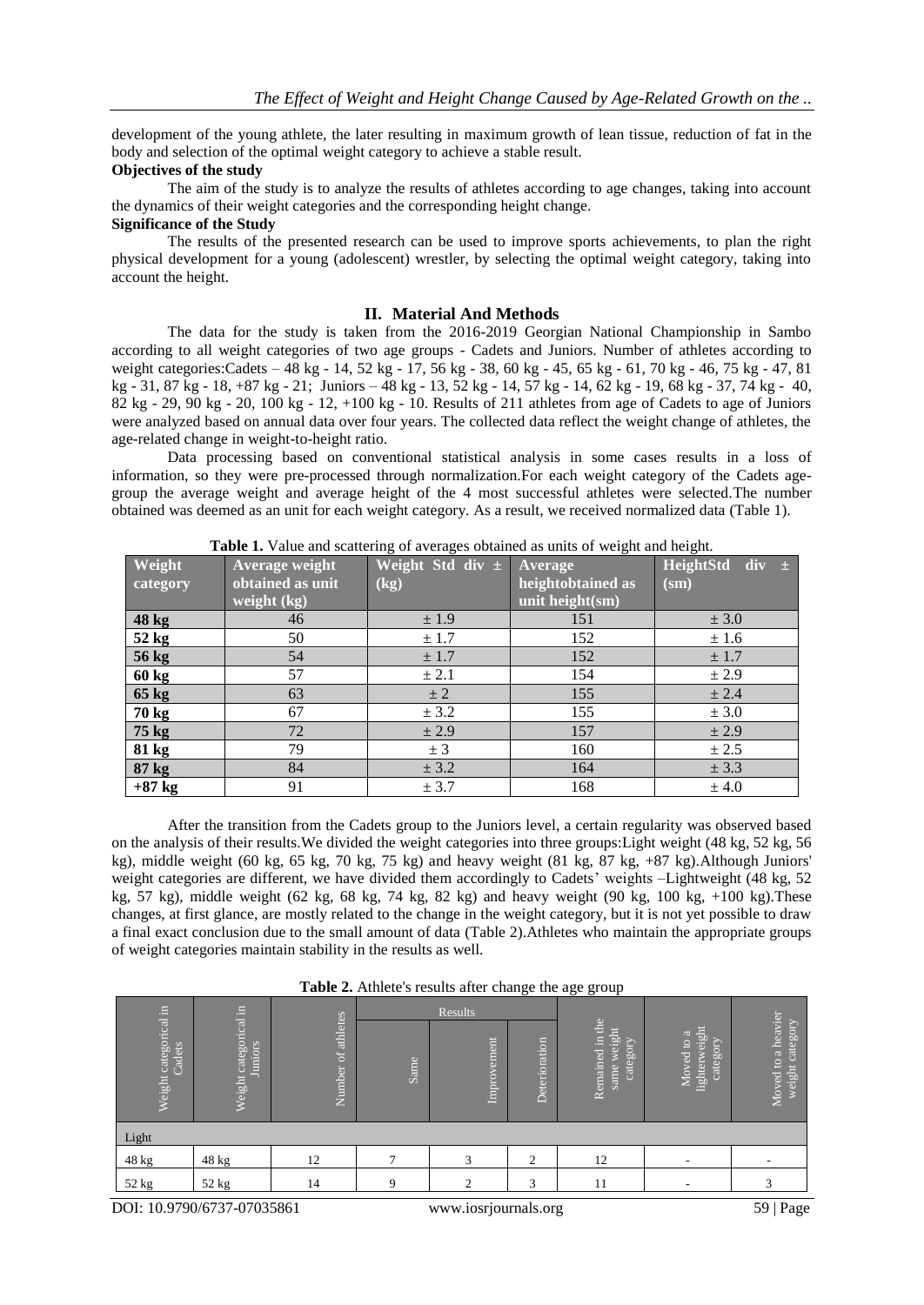| 56 kg    | 57 kg           | 18 | 9              | $\overline{4}$ | 5              | 10 | $\overline{4}$           | 4                        |  |
|----------|-----------------|----|----------------|----------------|----------------|----|--------------------------|--------------------------|--|
| Middle   |                 |    |                |                |                |    |                          |                          |  |
| 60 kg    | $62 \text{ kg}$ | 18 | 10             | 5              | 3              | 15 | $\overline{\phantom{a}}$ | 5                        |  |
| 65 kg    | 68 kg           | 38 | 20             | 9              | 9              | 34 | ۰                        | 4                        |  |
| 70 kg    | 74 kg           | 36 | 21             | 10             | 5              | 33 | $\overline{\phantom{a}}$ | 3                        |  |
| 75 kg    | 82 kg           | 27 | 17             | $\overline{4}$ | 6              | 21 | -                        | 6                        |  |
| Heavy    |                 |    |                |                |                |    |                          |                          |  |
| 81 kg    | 90 kg           | 25 | 14             | 10             | $\overline{4}$ | 23 | 2                        | $\overline{\phantom{a}}$ |  |
| 87 kg    | 100 kg          | 12 | $\overline{4}$ | 5              | $\overline{2}$ | 11 |                          | ٠                        |  |
| $+87$ kg | $+100$ kg       | 11 | 5              | 3              | 3              | 11 |                          |                          |  |

#### **III. Discussion**

To analyze the outcomes of the study, it is necessary to take into account the results of researchers working in different types of wrestling. Particularly noteworthy are studies in Judo, which include many papers in the field of biomechanics and physiology.As mentioned in one of the works, the results of the Judoka are greatly influenced by the ratio of body weight and height, which is expressed as a percentage of body fat. This percentage represents 7-10% for adult athletes (except for heavyweight category).Constant adherence to the same ratio for athletes of Cadet and Juniors age is difficult to achieve and at the same time it is physiologically unacceptable due to the process of yet unfinished growth.

It should be considered that the muscle density of an adolescent is lower than that of an adult.Nevertheless, the results show that the majority of athletes participating in the study who maintain or improve their athletic performance and remain in the same weight category while moving from Cadets age group to Juniors group, mostly retain their height-to-weight ratio.

As for the athletes whose results have changed, as mentioned above, we do not have an unequivocal results yetbecause of the insufficient amount of data.Additional data are being sought for future research. The diversity of data, their formalization, will also help us to improve the predictive model, with the help of which it will be possible to determine the outcome of a particular athlete based on the biomechanical parameters which were established because of their earlier weight and weight change.

#### **IV. Conclusion**

The research results show that one of the most important influences on the stability of a wrestler's sporting results is their individual anthropometric (height, weight, body proportions) characteristics, which, on the one hand, represent the body fat percentage and on the other hand, individual psychophysiological factors. For the career growth of a young, promising athlete, it is important to select the appropriate weight for their height, which will have a positive impact on improving biomechanical parameters.

#### **References**

- [1]. Bunker R., Thabtah F. A Machine Learning Framework for Sport Result Prediction Applied Computing and Informatics. Volume 15, Issue 1, January 2019, pp. 27-33.
- [2]. Burke LM, Cox GR. Nutrition in combat sports. In: Kordi R, Maffulli N, Wroble RR, et al., editors. Combat sports medicine. London: Springer, 2009: 1-20.
- [3]. Endocrinol E. J. Relationships Between Serum Leptin and Bone Markers During Stable Weight, Weight Reduction and Weight Regain in Male and Female Judoists. 2006 Mar;154(3):389-95. doi: 10.1530/eje.1.02103.
- [4]. Glaister M. Multiple sprint work: physiological responses, mechanisms of fatigue and influence of aerobic fitness. Sports Med 2005; 35 (9): 757-77.
- [5]. Hooper, P., Jutai, J. W., Strong, G., & Russell-Minda, E. (2008). Age-related macular degeneration and low-vision rehabilitation: A systematic review. Canadian Journal of Ophthalmology/Journal Canadien D'ophtalmologie, 43 (2), 180-187.
- [6]. Kano's Kodokan Judo Med Sport 2012 N° 6[5 http://arxiv.org/abs/1206.1135](http://arxiv.org/abs/1206.1135)
- [7]. Khachidze M., Khachidze D. Determining the Impact of an Athlete's Weight Change on Biomechanical Parameters in Sports Results Planning. ENS 2020, Iv.Javakhishvili Tbilisi State University, Faculty of Exact and Natural Sciences' 8th annual conference. Tbilisi, 3-7 February 2020. http://conference.ens-2020.tsu.ge/lecture/view/1743
- [8]. Levitsky, A. G., Matveev, D. A., Potsipun, A. A., Oshina, O. V., & Kholodkova, O. V. (2017). Biomechanical classification of actions in competitive wrestling. Teoriya i Praktika Fizicheskoy Kultury, (10), pp. 66-68.
- [9]. Muntian V. Definition of biomechanical parameters of technical actions in the martial arts. fig share. Journal contribution. 2013. https://doi.org/10.6084/m9.figshare.669670.v1
- [10]. Ohta S., [Nakaji](https://pubmed.ncbi.nlm.nih.gov/?term=Nakaji+S&cauthor_id=12164364) S., [Suzuk i K.](https://pubmed.ncbi.nlm.nih.gov/?term=Suzuki+K&cauthor_id=12164364) , [Totsuka](https://pubmed.ncbi.nlm.nih.gov/?term=Totsuka+M&cauthor_id=12164364) M., [Umeda T.,](https://pubmed.ncbi.nlm.nih.gov/?term=Umeda+T&cauthor_id=12164364) [Sugawara](https://pubmed.ncbi.nlm.nih.gov/?term=Sugawara+K&cauthor_id=12164364) K. Depressed Humoral Immunity After Weight Reduction in Competitive Judoists. PMID: 12164364. DOI: [10.1002/bio.686](https://doi.org/10.1002/bio.686)
- [11]. Sacripanit A. Biomechanical Classification of Wrestling Standing Techniques. Proceedings, 6 International Symposium on Biomechanics in Sports (1988)[. Bozeman, Montana, July, 1988.](https://ojs.ub.uni-konstanz.de/cpa/article/view/2147) pp. 253-265.
- [12]. Sacripanti A Biomechanical Reassessment of the Scientific Foundations of Jigoro.